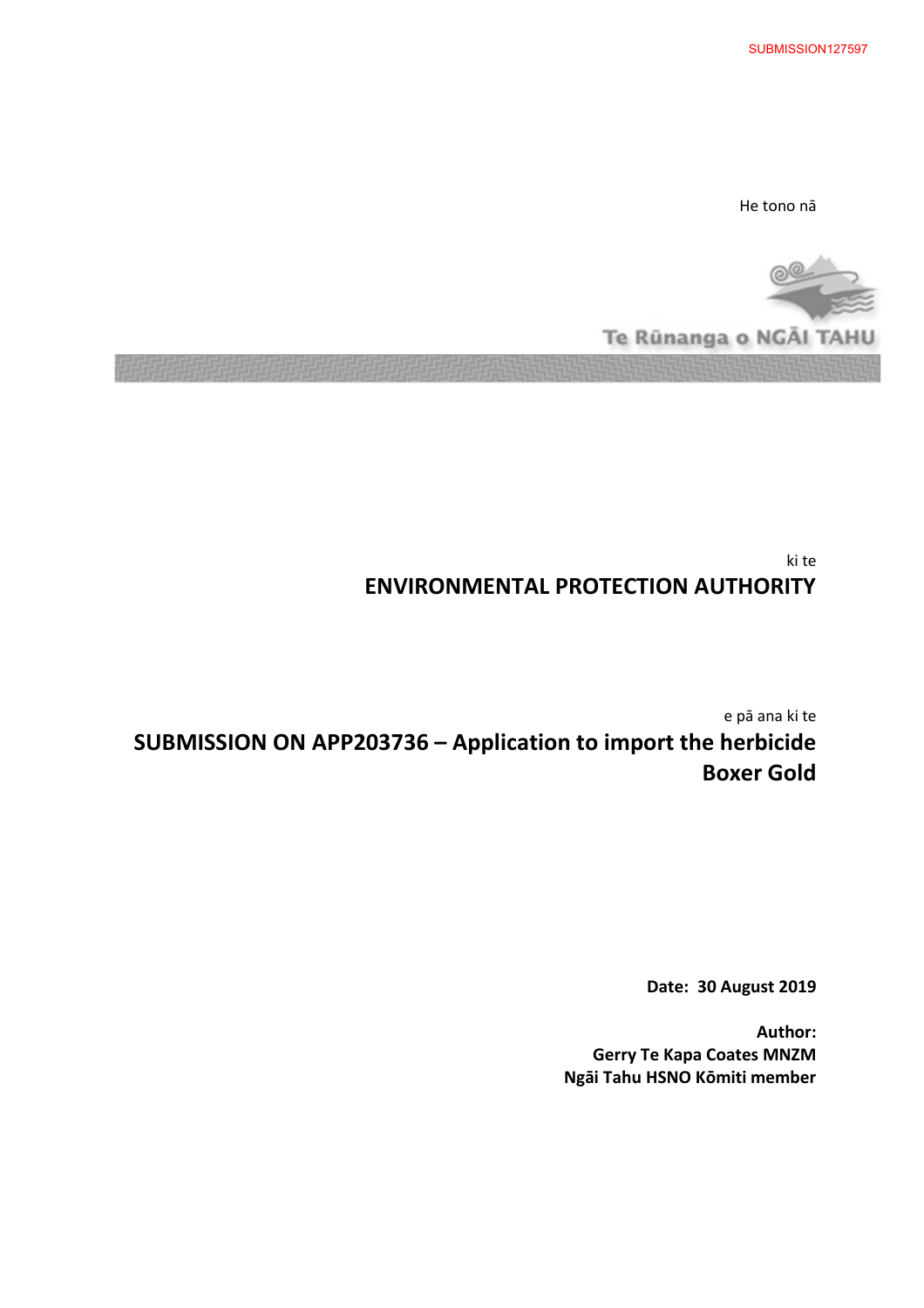## **Moemoea (Lament)**

Mātakitaki au ki te takutai o te raki ki te pōkaikura e tauawhitia mai. Ko Uenuku e tīwhanawhana ai ki runga ko te Rau o Tītapu ki mua. Ka whakapiki te hā ki te taumata kōrero kia whakapuakiakihia mai ngā maunga pepeha. Ko tōku maunga Kākāpō e tū ake rā. ko ahau te tangata e whakatika ki runga Tū te ihiihi Tū te wanawana Tū te mauri ki waho Tū te mauri ki roto. Tāpuketia au kia mārama ai taku titiro Ki aku umu tangata. Puritia, tāwhia kia ita Te mana tīpuna Te mana whenua Te mana tangata Kia tūturu Āwhiti whakamaua Kia tina Tina !

Hui eee Tāiki ee! Look to the north where the coast that embraces us glows a sacred red. 'Tis Uenuku that arches on high and our leaders who move to the fore. The essence of our ancestors rises up to the pinnacle of oratory as our mountains are recalled to remind us of whence we came. There stands the mountain of the treasured Kākāpō `tis I who can stand and claim my place. I feel the dread I feel the awesome prestige As the life force is established from within and without. Bury me there so that I may gaze upon those lands Through the strength of my people. Hold fast and firm To my inherited authority To my rights to this land To my rights as a person

# **Whakatauki** (Proverb)

*"Te Toto o te tangata, he kai; te oranga o te tangata he whenua"* 

While food provides the blood in our veins, our health is drawn from the land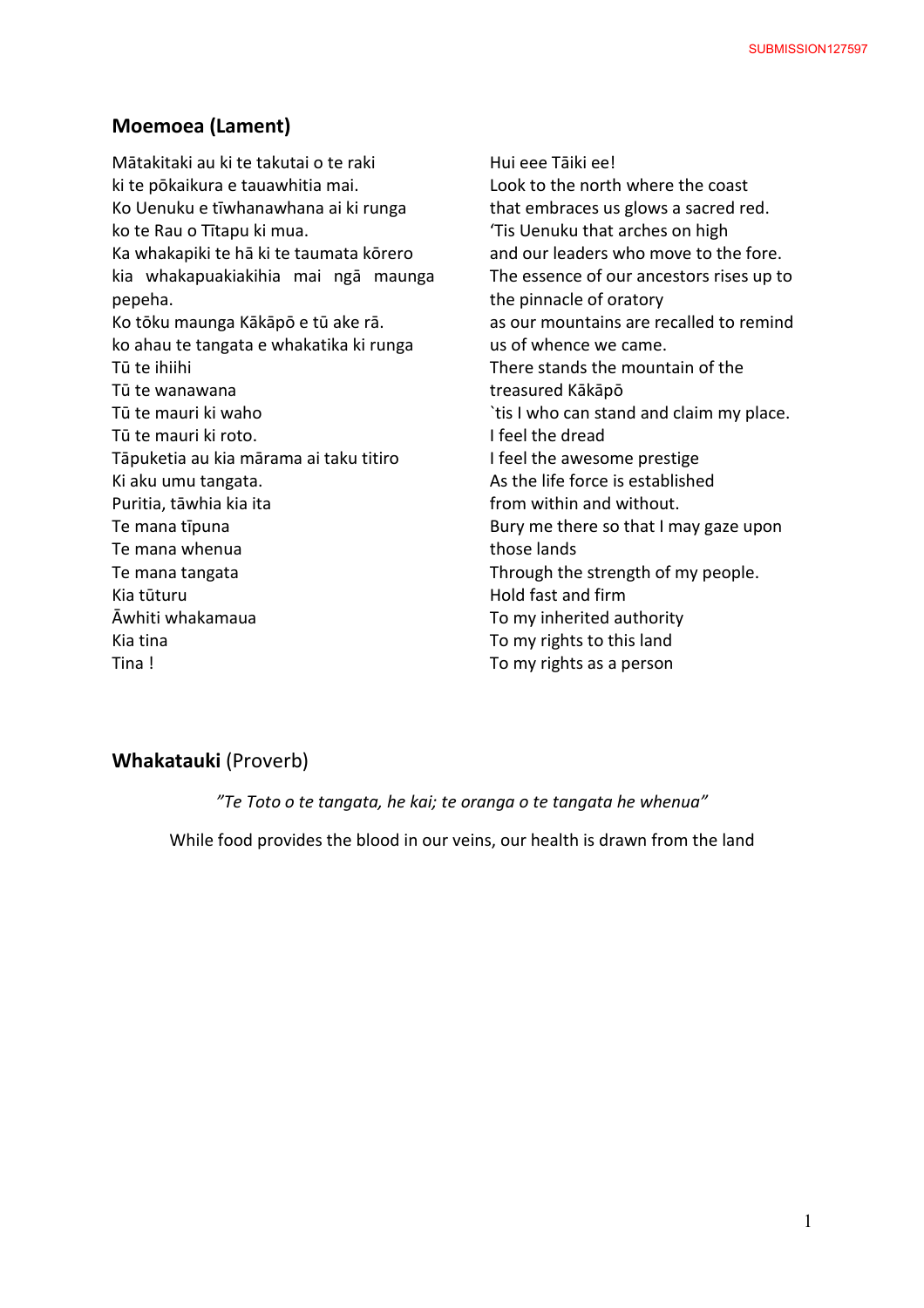# **1 Executive summary**

The purpose of the application by Syngenta Crop Protection Limited is to gain approval for import of the herbicide Boxer Gold containing 800  $g/L$  prosulfocarb and 120  $g/L$  Smetolachlor as an emulsifiable concentrate (EC) formulation. Prosulfocarb is a new active ingredient for New Zealand and S-metolachlor is already approved in New Zealand although not currently on the market. It is a registered herbicide for use in corn, soybeans, vegetables and other field crops in a few major agricultural countries. The formulated substance has so far only been approved in Australia, Chile and Saudi Arabia. The combination of the two active ingredients the applicant says will "prolong the effectiveness of both actives and is an important resistance management strategy."

Active ingredients are Prosulfocarb 800 g/L, 80.6% w/w and S-metolachlor 120 g/L, 12.0% w/w. We are referred to the Confidential Appendix for declaration of composition and list of impurities." The applicant mentions "a range of new studies that have been conducted by Syngenta to satisfy "evolving regulatory requirements in other countries such as the EU" but give submitters no details. The product will be applied pre-emergent or early post-emergent for potato crops by tractor mounted sprayers. Spray drift to non-target plants or waterways is minimised as being "unlikely" with only minor effects but no controls or evidence that this can be monitored. This is despite an EPA classification of 9.1A for aquatic ecotoxicity being triggered. The substance and active ingredients are also toxic to fish and highly toxic to certain species of algae and aquatic plants.

While the applicant says "a 5m no-spray zone reduces the risk (to soil) to an acceptable level and is protective of sensitive non-target plants" no details of what if any assessment was provided. S-metolachlor degrades relatively quickly in soil with a mean half-life of 32 days but a complex degradation pattern to a large number of metabolites, some at significant levels. We had no access to mammalian toxicity studies said to have been conducted with the metabolites. Toxicity to earthworms and other soil invertebrates are apparently below the EPA trigger levels and the applicant claims that risks to birds are "acceptable" and is of low toxicity to bees. However there may be "high risk to certain non-target arthropod species in-field" despite claimed "rapid degradation of Prosulfocarb in the environment." The major benefits from Boxer Gold are to assist growers in achieving maximum yields.

For Māori concerns the worst area is aquatic toxicity at 9.1A triggered by a study with Daphnia magna. EC50 = 0.56 mg/L. If the active ingredients are toxic to algae and aquatic plants we presume the metabolites will also be. In our view the application fails to provide a persuasive case for the introduction of the new active ingredient Prosulfocarb. Resistance will always be a problem and will not be solved by an endless train of new active ingredients. The applicant says with no supporting evidence that "No effects on ancestral land, water or sites or unacceptable risks to the kaitiaki relationship of Maori and their culture to the environment from the release of the substance are expected."

# **For these reasons, we oppose the introduction of Boxer Gold to New Zealand and want this application declined. We may wish to be heard in support of our submission.**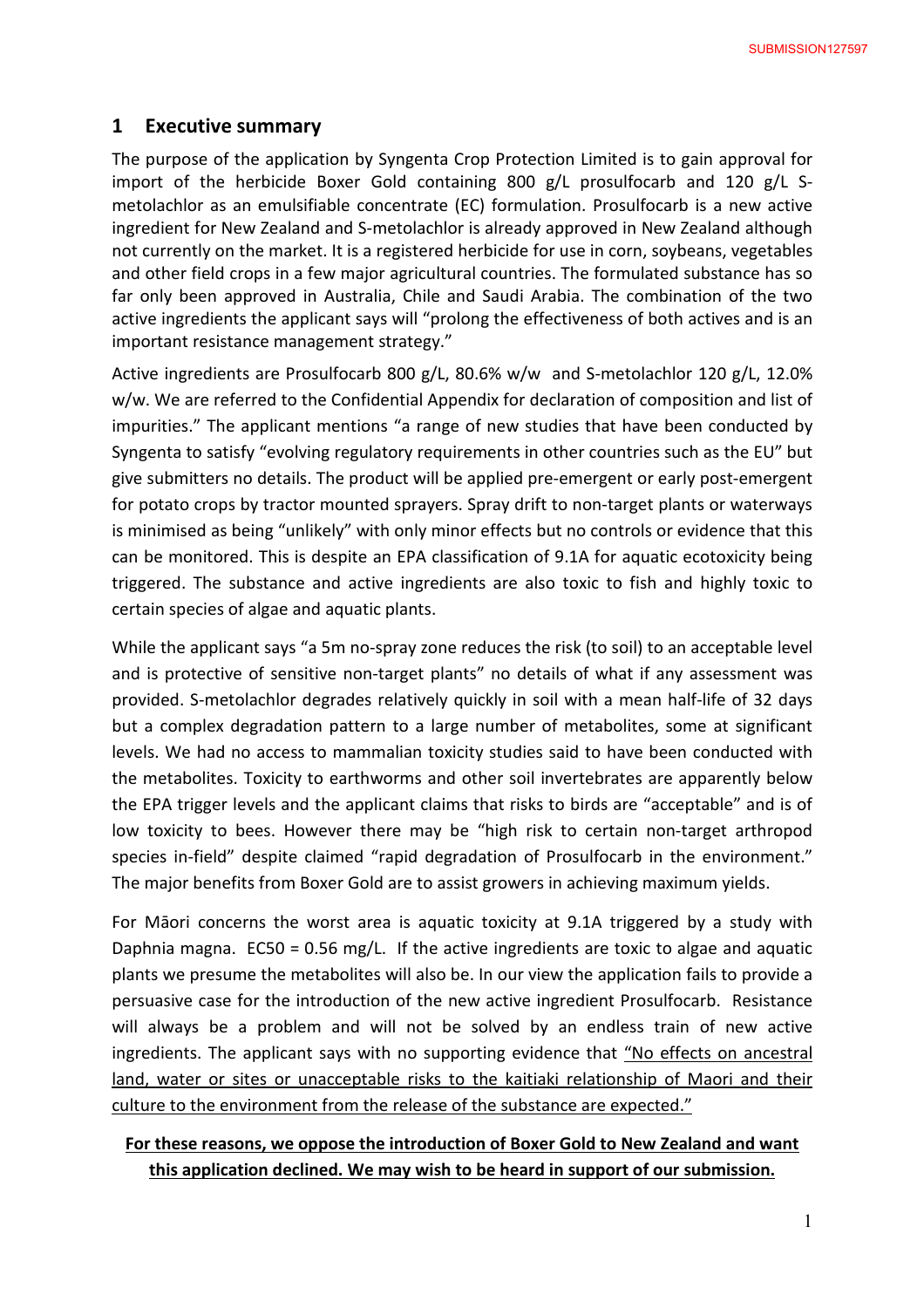# **Contents**

| 1 |                                                                |  |
|---|----------------------------------------------------------------|--|
| 2 |                                                                |  |
| 3 |                                                                |  |
| 4 |                                                                |  |
| 5 | Position of Te Rūnanga o Ngāi Tahu on Application APP203736  5 |  |
| 6 |                                                                |  |
|   |                                                                |  |
|   |                                                                |  |
|   |                                                                |  |
|   |                                                                |  |
|   |                                                                |  |
|   |                                                                |  |
| 7 |                                                                |  |
| 8 |                                                                |  |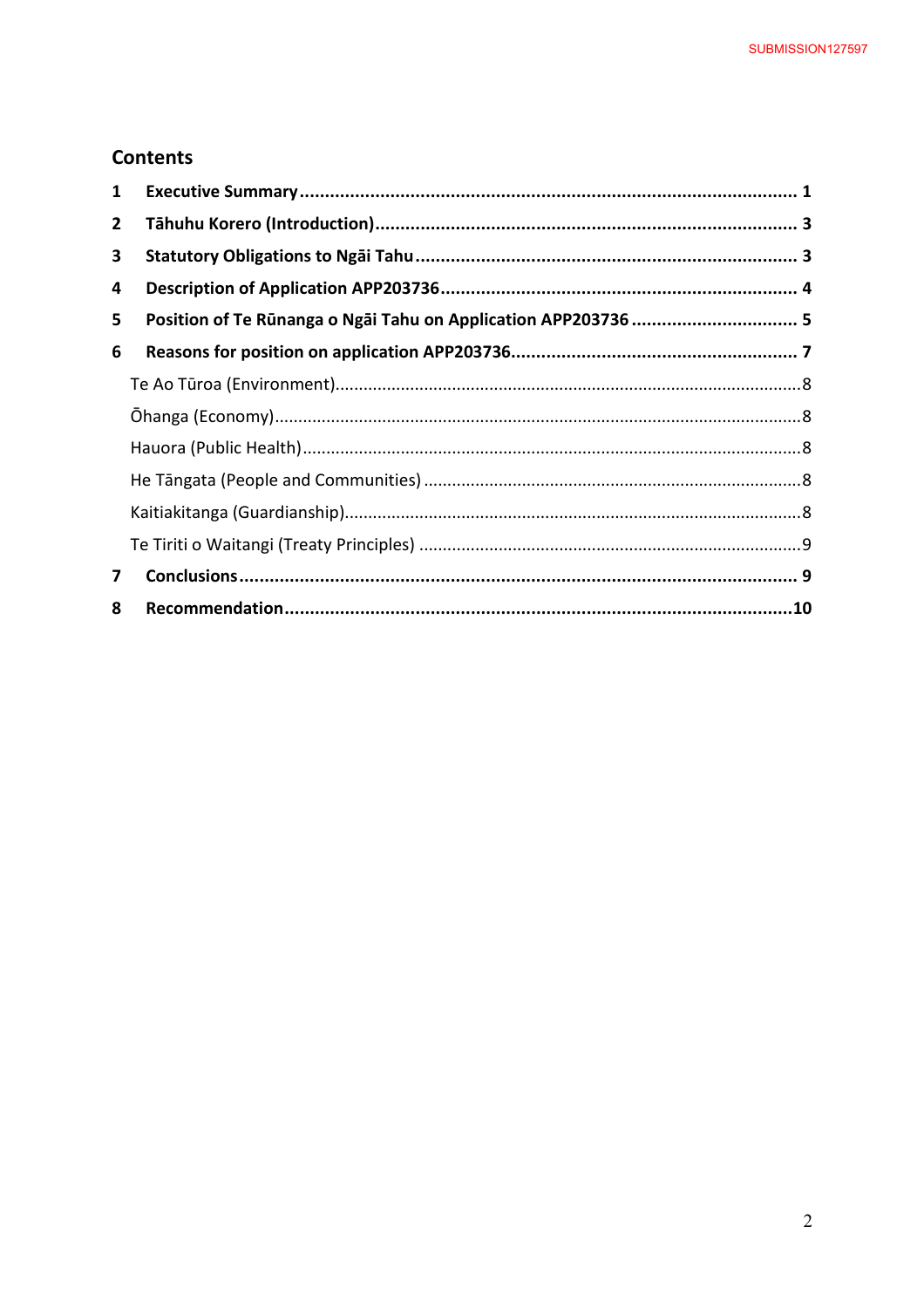# **2 Tāhuhu Korero (Introduction)**

### **Ngāi Tahu HSNO Kōmiti**

The Te Rūnanga o Ngāi Tahu HSNO Committee is mandated by Te Rūnanga o Ngāi Tahu. The members of the committee are appointed by Te Rūnanga based on their knowledge and expertise in the areas of hazardous substances and new organisms.

### **Ngāi Tahu Values**

All Te Runanga o Ngai Tahu activities are informed by the following values:

## **Whanaungatanga (family)**

Respect, foster and maintain important relationships within the organisation, within the iwi and within the community.

## **Manaakitanga (looking after our people)**

Respect each other, iwi members and all others in accordance with our tikanga (customs).

## **Tohungatanga (expertise)**

Pursue knowledge and ideas that will strengthen and grow Ngāi Tahu and our community.

#### **Kaitiakitanga (stewardship)**

Work actively to protect the people, environment, knowledge, culture, language and resources important to Ngāi Tahu for future generations.

#### **Tikanga (appropriate action)**

Strive to ensure that Ngāi Tahu tikanga of is actioned and acknowledged in all of our outcomes.

#### **Rangatiratanga (leadership)**

Strive to maintain a high degree of personal integrity and ethical behaviour in all actions and decisions we undertake.

# **3 Statutory obligations for Ngāi Tahu**

This response is made on behalf of Te Rūnanga o Ngāi Tahu (Te Rūnanga). Te Rūnanga is statutorily recognised as the representative tribal body of Ngāi Tahu Whānui and was established as a body corporate on 24th April 1996, under section 6 of Te Rūnanga o Ngāi Tahu Act 1996 (the Act). We note the following relevant provisions of our constitutional documents:

Section 3 of the Act: This Act binds the Crown and every person (including any body politic or corporate) whose rights are affected by any provisions of this Act.

Section 15(1) of the Act: Te Rūnanga o Ngāi Tahu shall be recognised for all purposes as the representative of Ngāi Tahu Whānui.

The Charter of Te Rūnanga o Ngāi Tahu (1993, as amended) constitutes Te Rūnanga as the kaitiaki of the tribal interest.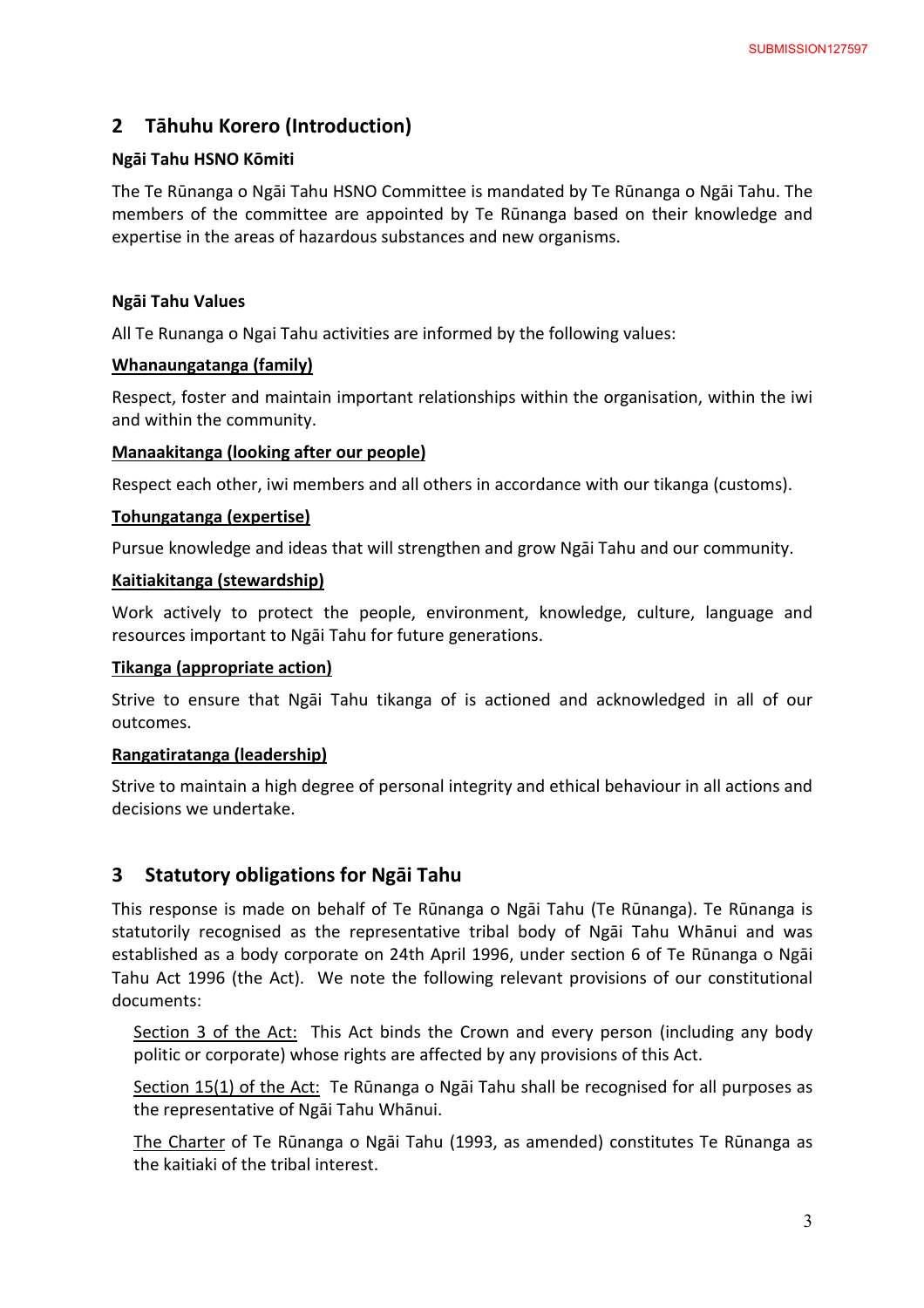Te Rūnanga respectfully requests that this response is accorded the status and weight due to the tribal collective, Ngāi Tahu Whānui, currently comprising over 70,000 members registered in accordance with section 8 of the Act and having mana whenua over 90 percent of Te Wai Pounamu.

Under the HSNO Act, the environmental and cultural health and well-being of Māori, and Treaty of Waitangi outcomes and values, must be considered when making decisions about introducing and using hazardous substances or new organisms into New Zealand.

Section 5(b) of the Act provides (amongst other things) for the:

"Maintenance and enhancement of the capacity of people and communities to provide for their own economic, social and cultural well-being".

Section 6(d) of the Act requires that the Environmental Protection Authority of New Zealand (EPA), when exercising functions under the Act, take into account: "The relationship of Māori and their culture and traditions with their ancestral lands, water, sites, wāhi tapu, valued flora and fauna, and other taonga".

Section 8 of the Act requires that all persons exercising functions under the Act consider: "…the Principles of the Treaty of Waitangi" including the recognition of the special relationship between the Crown and tangata whenua.

# **4 Description of Application APP203736**

Application APP203736 was submitted by Syngenta Crop Protection Limited by its CP Regulatory Manager for New Zealand. The purpose of the application is to gain approval for import and release of the herbicide Boxer Gold containing 800 g/L prosulfocarb and 120 g/L S-metolachlor as an emulsifiable concentrate (EC) formulation.

Prosulfocarb is a new active ingredient for New Zealand although it is currently registered for use as a herbicide in field crops in Europe, Australia and Japan. As prosulfocarb is a new active ingredient, weed resistance levels to the substance are very low. S-metolachlor is an approved active ingredient in New Zealand but not currently on the market. It is registered as a herbicide for use in corn, soybeans, vegetables and other field crops in major agricultural countries including the USA, Europe, Australia, Canada, China and Brazil. The product will be applied once per season prior to the emergence of the crop or in the early growth stages by ground based tractor spray application. The combination of the two active ingredients the applicant says will "prolong the effectiveness of both actives and is an important resistance management strategy", as is pre-emergent use.

The applicant says "the human and environmental risks arising from the hazards associated with the use of the substance can be adequately controlled and are therefore acceptable." We would not necessarily agree and list our concerns later.

The benefits of Boxer Gold are said to be:

- · Greater choice for potato cropping in New Zealand with new herbicide active ingredients.
- · Effective herbicide management of a wide range of weeds that potentially reduce the vigour of potato crops and result in lower yields.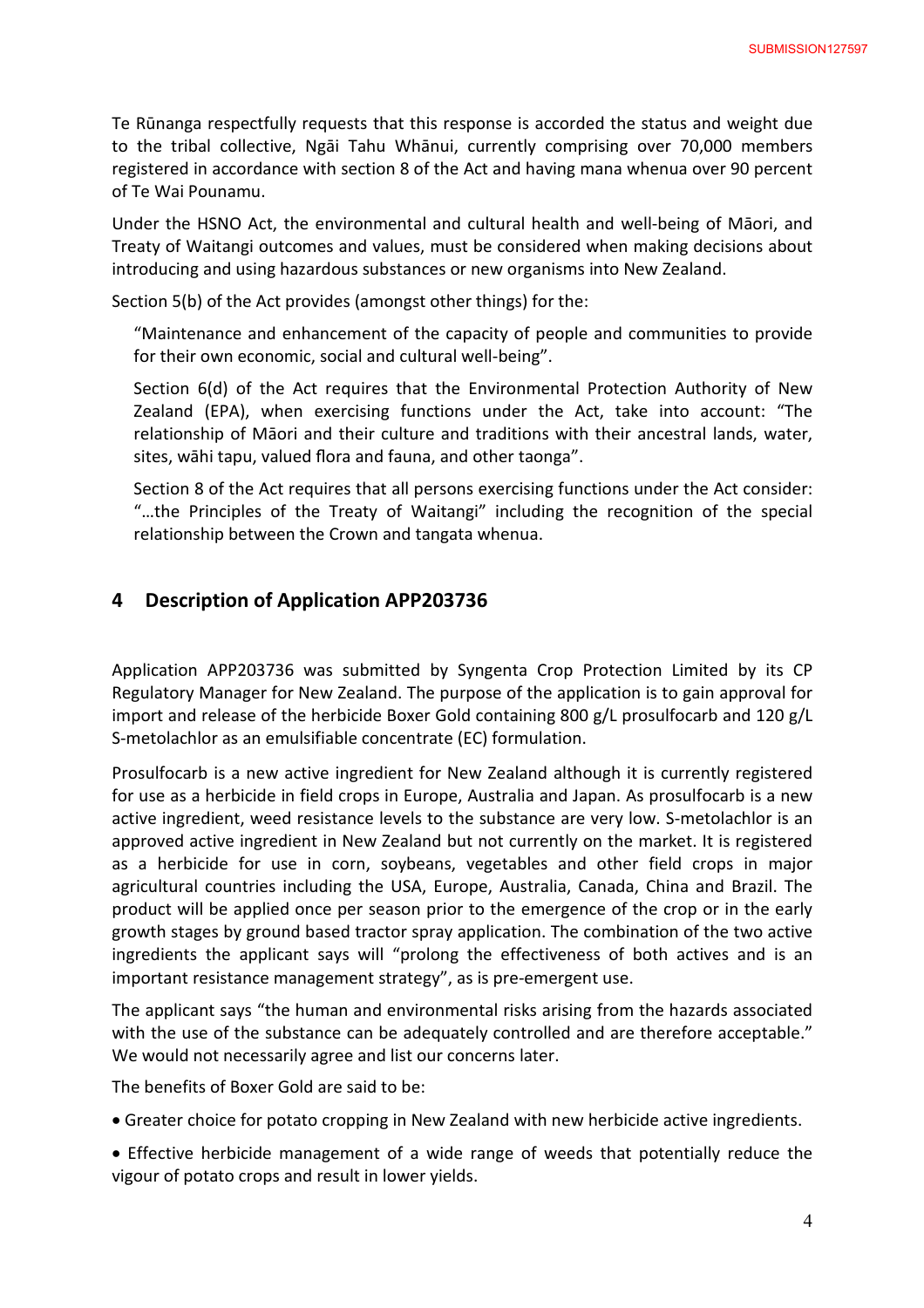- · Increased grower profits and maximisation of use of land assets with flow on benefits.
- · Excellent herbicide resistance management tool for potato cropping

# **5 Position of Te Rūnanga o Ngāi Tahu on Application APP203620**

Te Rūnanga o Ngāi Tahu holds concerns over an already widespread and extensive use of toxic agrichemicals in the horticultural and agricultural sectors. The burden that they and their breakdown products place on the terrestrial and aquatic environments needs monitoring and reduction. The benefits supporting the introduction of any new agrichemicals must therefore be clearly and explicitly spelt out. Also the risks must be fully documented, and measures taken to mitigate their impact.

#### **5.1 Regulatory Status**

Prosulfocarb ̶Approved in Australia, Europe, Japan, Chile, Saudi Arabia but not Canada NZ or USA.

S-metolachlor – Approved in most jurisdictions including NZ.

Regulatory status of the formulated substance ̶ So far it is only approved in Australia, Chile and Saudi Arabia.

Active ingredient(s) and content (g/kg or L and  $% w/w$ ):

Prosulfocarb 800 g/L, 80.6% w/w S-metolachlor 120 g/L, 12.0% w/w

The composition details are only provided in the confidential appendix which as we have pointed out many time before submitters cannot access. Nor do we have access to the Staff Assessment report prior to submissions closing.

Regarding impurities we are asked to "see Confidential Appendix for declaration of composition and list of impurities" to which of course we do not have access. There is also some confusion with the applicant saying for S-metolachlor that "There are no impurities present at a concentration > 10 g/kg or of toxicological concern" despite stating that "Minimum purity of the active ingredient as manufactured (g/kg): 960 g/kg."

The applicant says a range of new studies have been conducted by Syngenta to satisfy "evolving regulatory requirements in other countries such as the EU." A complete dossier of studies on prosulfocarb and the formulated substance Boxer Gold not previously assessed by the EPA are said to have been provided with this submission. Unfortunately details of the submitted studies are apparently in the Confidential Appendix.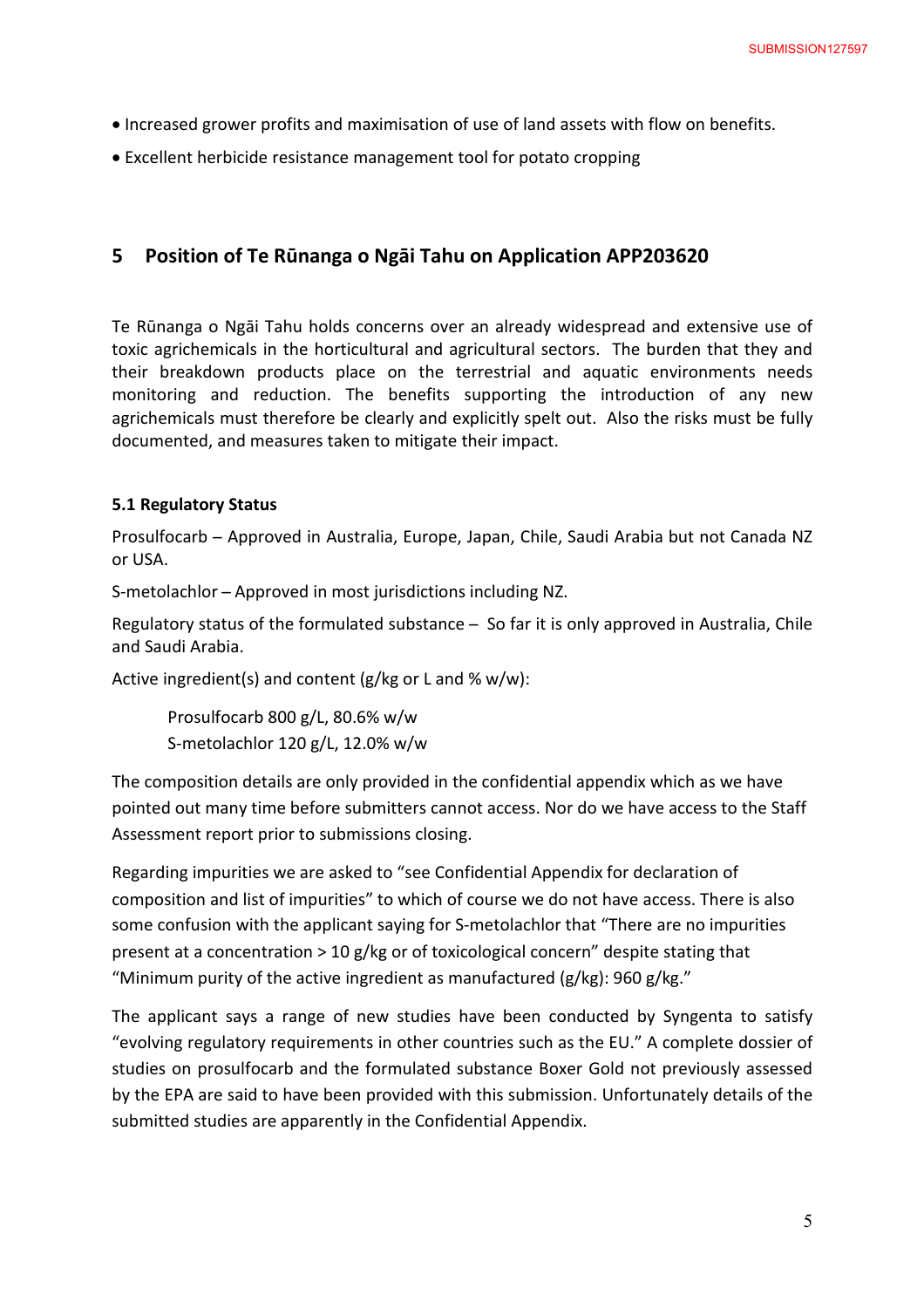#### **5.2 Application**

For potato crops the product will be applied pre-emergent or early post-emergent by tractor mounted sprayers. There is no mention of any alternative applicator methods proposed. Regarding spray drift to non-target plants or waterways, and any resulting harmful effects on aquatic, terrestrial and soil organisms including non-target plants, the applicant says this will be "unlikely" with only minor (localized, reversible and contained effects) but no controls or evidence that this can be monitored. We have raised the issue of buffer zones before to deal with spray drift onto waterways and non-target plants (including aquatic plants) and do not accept this casual dismissal of effects as being minor.

#### **5.3 Ecotoxicity and Risk Assessment**

**Aquatic organisms:** An EPA classification of 9.1A for aquatic ecotoxicity is triggered. In house data shows that Daphnia magna (aquatic invertebrates) are the most sensitive freshwater organisms. The substance and active ingredients are also toxic to fish and highly toxic to certain species of algae and aquatic plants. Aquatic organisms nearby will definitely be exposed to the substance through spray drift, run-off and drainage from the application site into adjacent waterways (including streams, farm drains and eventually rivers, lakes etc) or by incorrect disposal of waste substance into waterways.

The applicant says that an "aquatic risk assessment" was conducted for the use of Boxer Gold in New Zealand using "default spray-drift values and higher tier environmental concentrations estimated with AgDRIFT modelling." The results, which were not provided showed that the acute and chronic risks to all indicator aquatic species including algae are "acceptable even with a zero no-spray zone." Bioaccumulation studies with Prosulfocarb and S-metolachlor show that it will not bioaccumulate or bioconcentrate in fish. We would like to see this assessment to verify its results.

**Soil ecotoxicity:** The applicant says that controls for the protection of non-target plants are required, but that "a 5m no-spray zone reduces the risk to an acceptable level and is protective of sensitive non-target plants." We would have liked details of what assessments were carried out and what is considered to be "acceptable."

S-metolachlor degrades relatively quickly in soil with a mean half-life of 32 days and a complex degradation pattern forming a large number of metabolites, some at significant levels. Consequently additional environmental and mammalian toxicity studies have been conducted with the metabolites, which again we were not given. In these studies the metabolites were said to be found to be on the whole less toxic than the parent or in a couple of studies of equivalent toxicity. Because the acute toxicity levels of the active ingredients to earthworms and other soil invertebrates are apparently below the EPA trigger levels the risk of adverse effects on the soil environment from the proposed use of Boxer Gold is asserted to be very low.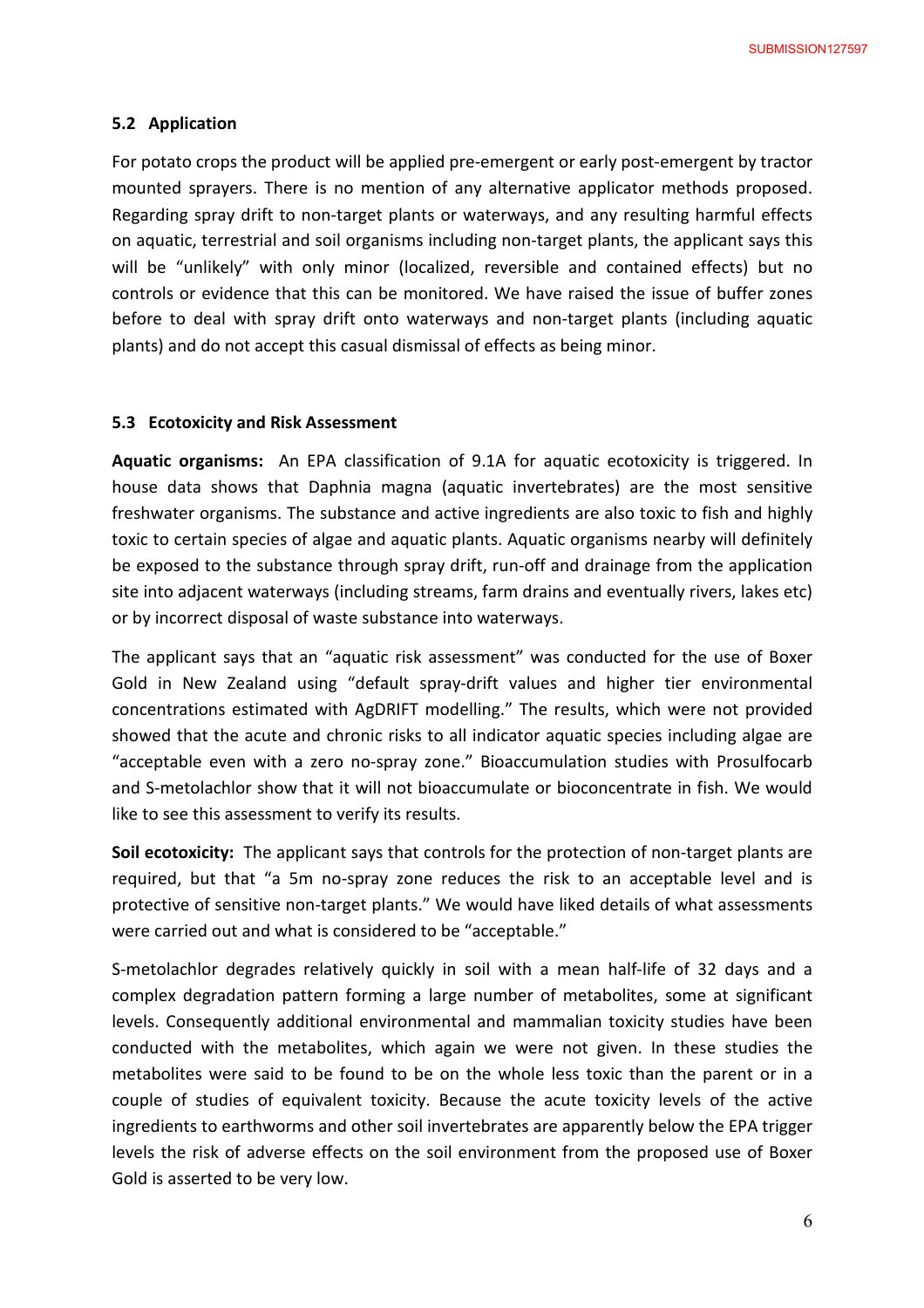**Terrestrial vertebrates:** The EPA classification for terrestrial vertebrates is not triggered. The applicant claims that at the proposed label rates the risks to birds as "acceptable." Studies on the active ingredients showed that it is of low toxicity to bees. However there may be "high risk to certain non-target arthropod species in-field" despite claimed "rapid degradation of Prosulfocarb in the environment." We do not accept these statements without data that mid to long term effects on population levels are expected to be minimal.

#### **5.4 Benefits**

The two active ingredients together in Boxer Gold the applicant says provide residual control of many broadleaf and some grass weeds that commonly grow in potato crops. Therefore use of Boxer Gold they claim will assist growers in achieving maximum yields.

Controls for the use of Boxer Gold will include warning statements, safety directions and first aid instructions on labels and provision of Safety Data Sheet. A copy of the draft label has not been made available so we are unable to comment constructively.

#### **5.4 Māori Concerns**

The worst area for Māori concerns is aquatic toxicity at 9.1A triggered by a study with Daphnia magna EC50 = 0.56 mg/L. If the active ingredients are toxic to algae and aquatic plants we presume the metabolites will also be. The active ingredients are stated to be not toxic to bees ̶ Prosulfocarb bee acute oral LD50 > 213 μg/bee.

In our view the application fails to provide a persuasive case for the introduction of the active ingredient Prosulfocarb to control weeds in a common crop. Resistance will always be a problem and will not be solved by an endless train of new active ingredients. We find the lack of information provided to submitters in this application troubling, with most of the risk assessment focused on the already approved active ingredient S-metolachlor. We reject that it is acceptable to state without any consultation with Māori that "No effects on ancestral land, water or sites or unacceptable risks to the kaitiaki relationship of Maori and their culture to the environment from the release of the substance are expected."

We are disappointed to read that the applicant has not mentioned any attempts at Māori engagement. For these reasons, we oppose the introduction of Boxer Gold to New Zealand. We may wish to be heard in support of our submission.

# **6 Reasons for position on application APP203620**

We approach this application under a Kaupapa Māori lens, that includes assessment of the effects of "the substance" on six key areas. These include Te Aō Tūroa, Ōhanga, Hauora, He Tāngata, Tikanga ā iwi, Te Tiriti o Waitangi.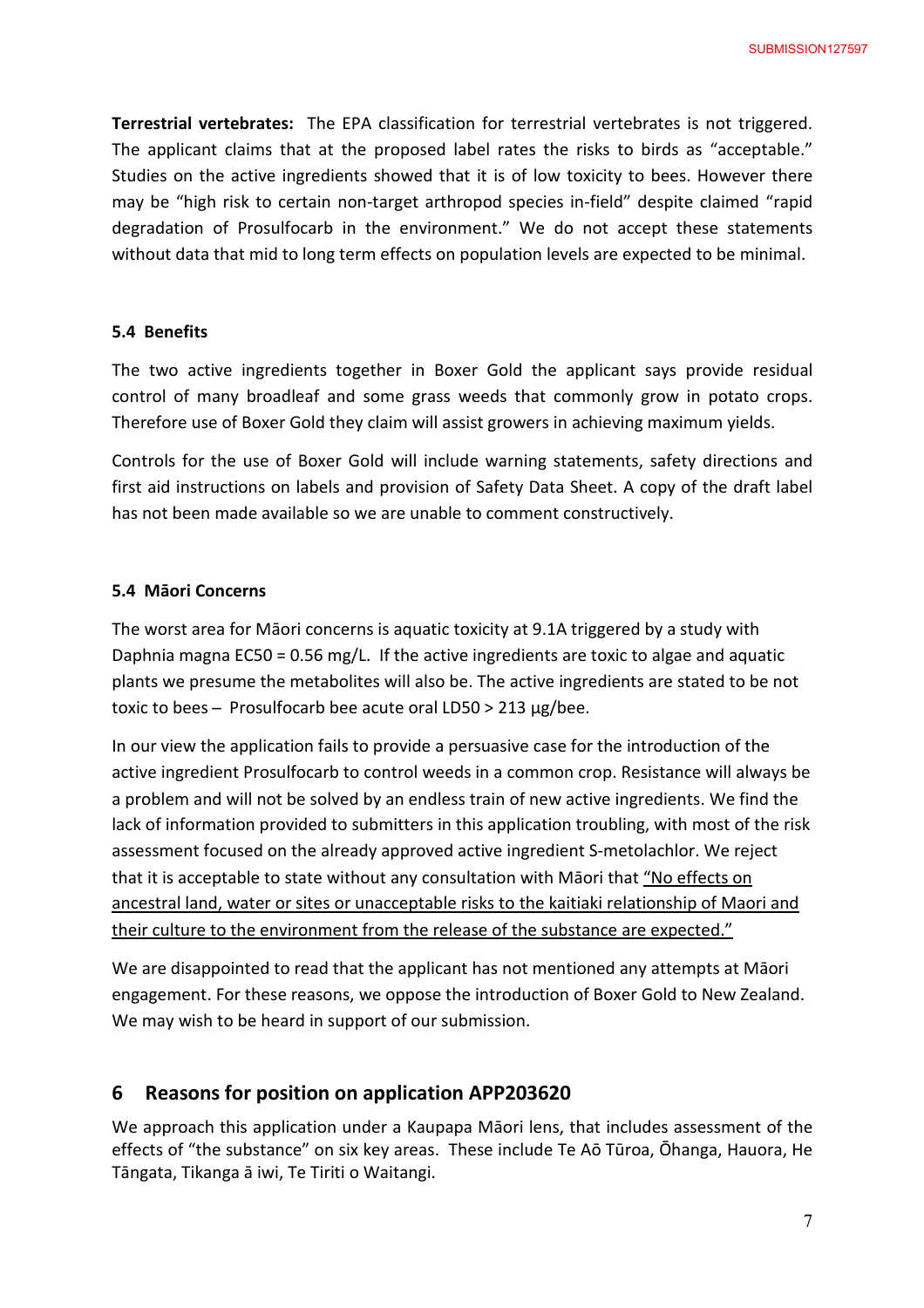#### **Te Ao Tūroa (Environment)**

Te Ao Tūroa refers to the natural world, encompassing taonga species, te mana o te wai (all water bodies; ie: sea, freshwater, wetlands, estuaries), ngahere (native forest, bush), ecosystems and biodiversity. There are a significant number of fragile taonga species, and their habitats located in waterways and surrounding areas, which must be protected.

*The herbicide will be used in horticultural areas which inevitable are adjacent to waterways such as streams and farm drains in cropping land. The aquatic toxicity at 9.1A makes it essential that precautions are taken to ensure that non-target crops and aquatic environments are protected.* 

#### **Ōhanga (Economy)**

The Ngāi Tahu economy allows for self-determination of Papatipu Rūnanga in the realisation of their aspirations. TRONT does not currently invest in horticultural crop farming but there may be individual Ngai Tahu crop farmers who would benefit from the herbicide product.

## *If our concerns were to be addressed, then we may have been persuaded that this product could be approved.*

#### **Hauora (Public Health)**

The health and wellbeing of Ngāi Tahu whanau is interconnected with the health of the environment, in that mahinga kai (traditional food), and rongoa (traditional medicine) sources need to be free of toxins. Taonga  $-$  tuku  $-$  iho are prized resources passed down through the generations which Nga Papatipu Runanga in particular, continue to access and utilise for mahinga kai, medicinal purposes, for producing woven products and other uses.

# *Any potential threat of the herbicide product reaching waterways will have a detrimental impact on the health of whānau harvesting mahinga kai. Buffer zones of riparian planting must be maintained where land is located next to waterways to help reduce the risks.*

#### **He Tāngata (People and Communities)**

The broader social influences on a community which might include; recreational spaces, employment, housing, land usage, and other areas. Whanau do access waterways and surrounding environments for recreational purposes (ie, waka ama, swimming, sports), and as such, whanau must be able to safely access areas free of toxins.

#### **Kaitiakitanga (Guardianship)**

Kāitiakitanga is about our responsibility as Te Rūnanga o Ngāi Tahu, both tribally and in our communities, to assess the cultural acceptability of a proposed activity. We are a part of the landscape and therefore have a responsibility to ensure its sustenance for this generation and for those to come.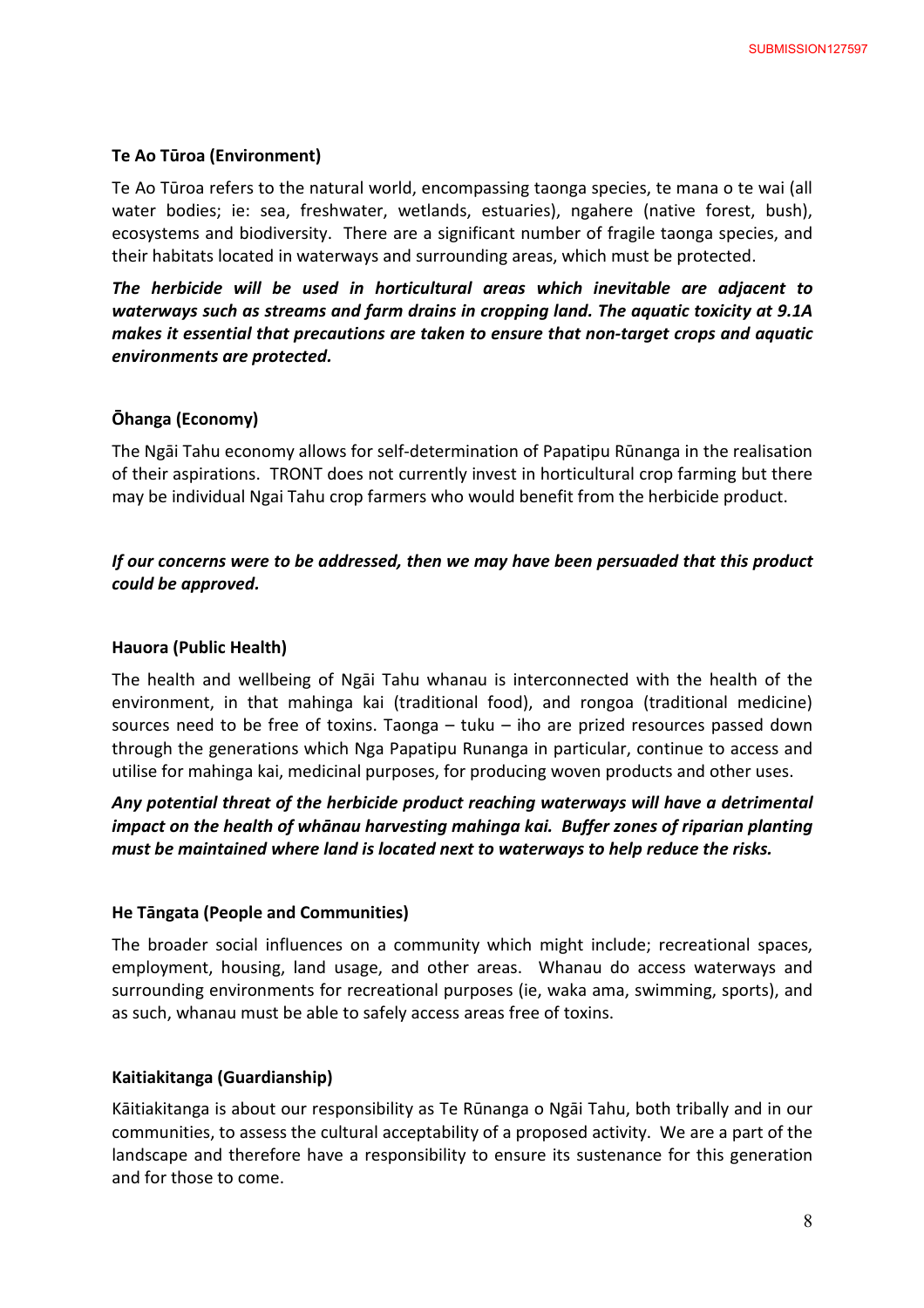The relationship between kaitiaki and taonga can be layered and complex. Different kaitiaki have different degrees of responsibility for taonga such as the kaitiaki of plants and mātauranga associated with them. The kaitiaki relationship can relate to the sustainability of the taonga itself, or it its components within the taonga that make it up, or to species, biota and environment surrounding the taonga.

*The application submitted by Syngenta lacks full information which is in confidential appendices. Without full disclosure of relevant information we as submitters will always tend towards a decline decision.* 

#### **Te Tiriti o Waitangi (Treaty Principles)**

The Crown has an obligation to honour the Waitangi Treaty principles of Partnership, Participation and Protection.

The Ngai Tahu Settlement Act explicitly lists flora and fauna that are considered taonga to the iwi. This is not an intended to be an exhaustive list, as any organism sourced within Ngai Tahu takiwā may be considered taonga, and at a minimum require some level of consultation.

Consultation with Treaty partner TRONT/ ngā papatipu rūnanga in relation to their taonga and the proposed application requires contact in the earliest stages of the application process through to its submission and, if approved, mutual agreement on conditions and ongoing monitoring mechanisms to ensure beneficial outcomes are achieved.

# **7 Conclusions**

- · The active ingredients Prosulfocarb and S-metolachlor have relatively long half-lives and this, coupled with severe aquatic toxicity, raises significant concerns of the impact on aquatic taonga species.
- · The application provides little to no information to submitters apart from assertions and statements. Rather the applicant has chosen to put all pertinent information into the confidential appendix
- · Effectively the new formulaton is a "mixture" of two active ingredients. We do not accept that applicants should be allowed to avoid providing biochemical and toxicology data on the behavious of the mixture. Submitters should be given sufficient information free of "confidential appendices" which we are not privy to yet are asked to assess the impact of such new applications.
- Although the applicant took no steps to consult with Māori for example through the Ngāi Tahu HSNO Kōmiti. We thoroughly reject that this product will have **"***No adverse effects on the natural resources of the flora, fauna, waterways, land and culture of the indigenous Māori"***.** We believe that the environmental impacts of the product may have significant impacts on tangata whenua and mahinga kai.

## **For these reasons, we oppose the introduction of Boxer Gold to New Zealand and want this application declined. We may wish to be heard in support of our submission.**